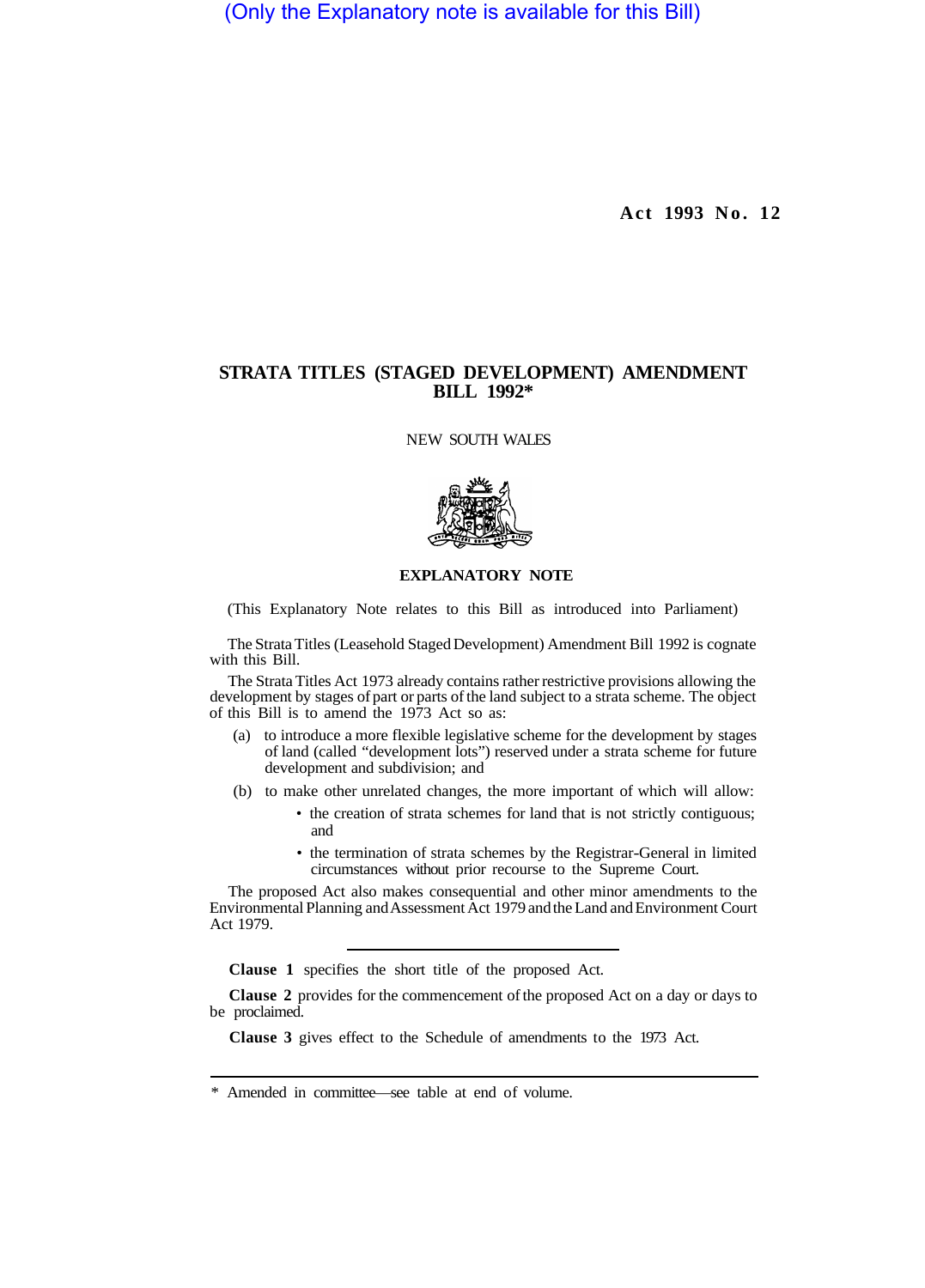**Clause 4** gives effect to the Schedule of amendments to the Environmental Planning and Assessment Act 1979 and the Land and Environment Court Act 1979.

# **SCHEDULE 1-AMENDMENTOF STRATA TITLES ACT 1973 PART 1—AMENDMENTS RELATING TO STAGED DEVELOPMENT**

## **Definitions**

**Schedule 1 (1)** amends section 5 **(Definitions)** because the instrument describing the development that is permitted to be carried out within a development lot will be called a strata development contract under the proposed scheme. Similar instruments are presently called "development statements". The changes are aimed at avoiding confusion with the kinds of instruments referred to in the Community Land Development Act 1989.

#### **Strata plan registration**

**Schedule 1 (2)** amends section 8 **(Registration of strata plans)** which lists the requirements that presently must be met by strata plans.

**Schedule 1 (2) (a)** removes the requirement that a development lot be illustrated on a location plan.

**Schedule 1 (2) (b)** requires the initial schedule of unit entitlement for a strata plan that includes a development lot to show the unit entitlement of each development lot and of the residue of the parcel apportioned in accordance with their relative land values. The unit entitlement of each of the developed lots must also be shown in the initial schedule as a proportion (calculated on a market value basis) of the unit entitlement of that residue.

**Schedule 1 (2) (c)** and **(d)** make amendments consequential on the changes in terminology and numbering of provisions in Division 2A of Part 2.

#### **Subdivision after completion of a stage of development**

**Schedule 1 (3)** substitutes section 8A **(Subdivision of development lot)** so as to restate, with appropriate modifications, the requirements for registration of a strata plan of subdivision of a development lot after development permitted by the strata development contract has been carried out. The unit entitlement of each of the new lots into which the development lot will be divided must be shown in a schedule of unit entitlement as a proportion (calculated on a market value basis) of the unit entitlement of the development lot.

#### **Consequential amendments**

**Schedule 1 (4)** amends section 13 **(Conversion of lots into common property)** to remove a reference to a repealed provision.

**Schedule 1 (5)** amends section 28 **(Effect of dealings under this Division)** to make it clear that the restrictions in that section do not prevent instruments executed in accordance with the proposed amendments from being registered under the 1973 Act.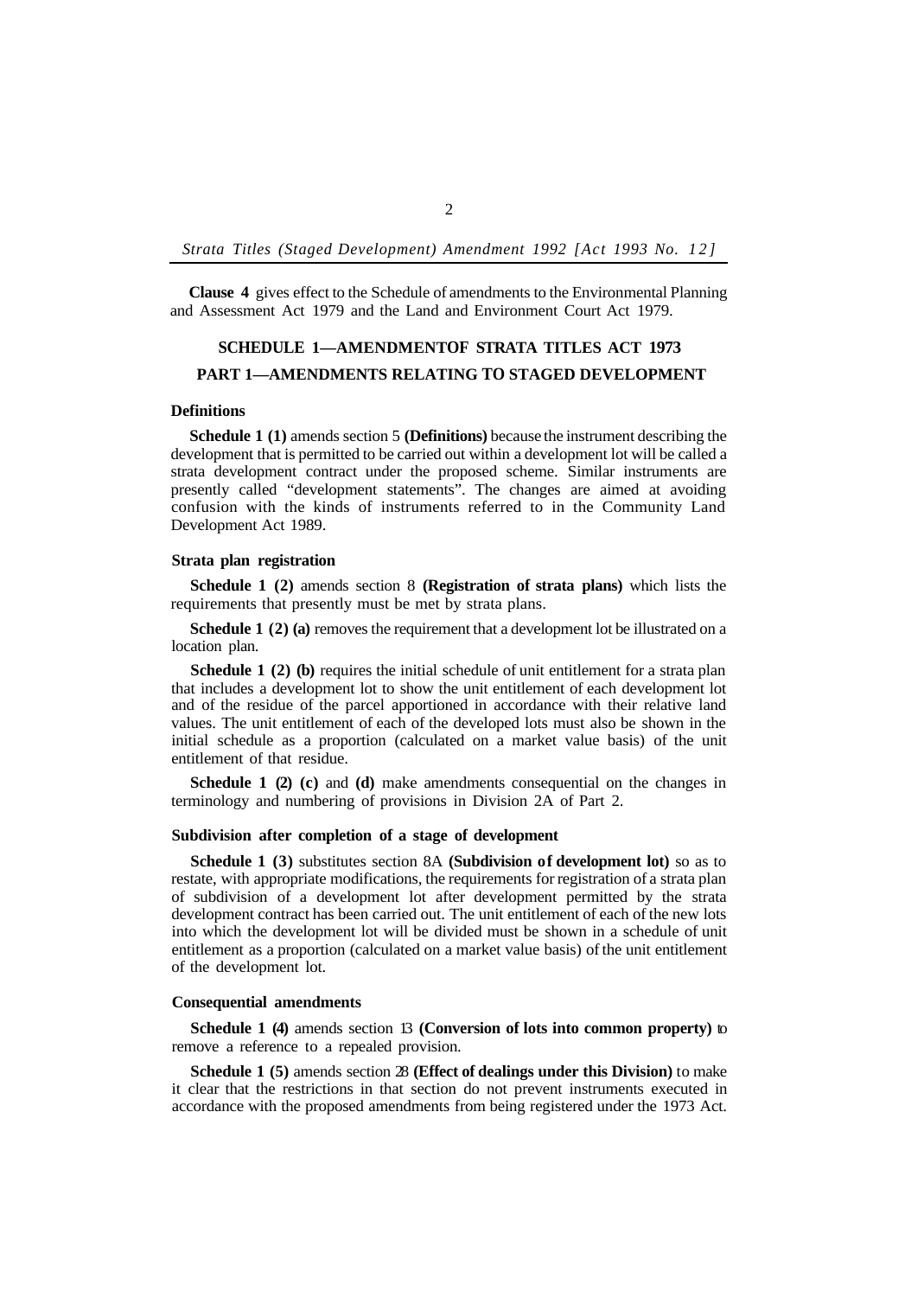## **Staged development schemes**

proposed sections 28A–28QA). Of the proposed sections: **Schedule 1 (6)** substitutes Division 2A of Part 2 with a new Division 2A (containing

Section 28A **(Explanation of staged development)** describes in general terms the concept of staged development. As mentioned above, staged development consists of:

- the progressive development of reserve or development lots in a strata scheme (which may result in the construction of additional buildings and the carrying out of works such as landscaping); and
- the subdivision of those lots after that development has been carried out (which will create titles for each of the new lots, allowing them to be sold, leased or mortgaged separately); and
- the allocation of unit entitlements for the new lots. (Unit entitlements determine the proportions in which lot owners, or proprietors, will be required to contribute to maintenance of the building and other common property.)

Section 28B **(Obligations of consent authorities)** forbids a consent authority from granting development consent for a subdivision under the 1973 Act that would create a lot reserved for development and for the subsequent subdivision under that Act of that lot unless the lot is identified as a development lot and the consent authority is supplied with a proposed strata development contract describing the intended development.

Section 28C **(Form and content of strata development contract)** sets out the requirements for strata development contracts. Such a contract must separately describe any "warranted development" (which the developer may be compelled to carry out) and all "authorised proposals" (which the developer may carry out but cannot, merely because of the contract, be forced to carry out).

A strata development contract must include a concept plan illustrating the buildings and works that will result from the proposed development.

Section 28D **(Concept plan)** sets out the requirements for concept plans and is aimed at ensuring that there will be an up-to-date concept plan filed at the Land Titles Office.

Section 28E **(Variation of liability for common property expenses)** allows a strata development contract to apportion the liability for common property expenses between the developer and other lot proprietors differently from how they would be apportioned on a unit entitlement basis.

Section 28F **(Signing of strata development contract and amendments)** lists the persons who will be required to sign a strata development contract (and any amendment of it) and allows the Registrar-General to refuse to register such a contract or amendment until the consent of other persons has been obtained.

Section 28G **(Registration of strata development contract and amendments)**  provides for the registration of strata development contracts by the Registrar-General and allows registration to be refused until the certificate of title for the body corporate and the common property (if any) has been produced.

Section 28H **(Notice of strata development contract and amendments)** requires the Registrar-General to record in the folio of the Real Property Act Register relating to the body corporate and the common property (if any) of a strata scheme particulars about any strata development contract affecting the strata scheme.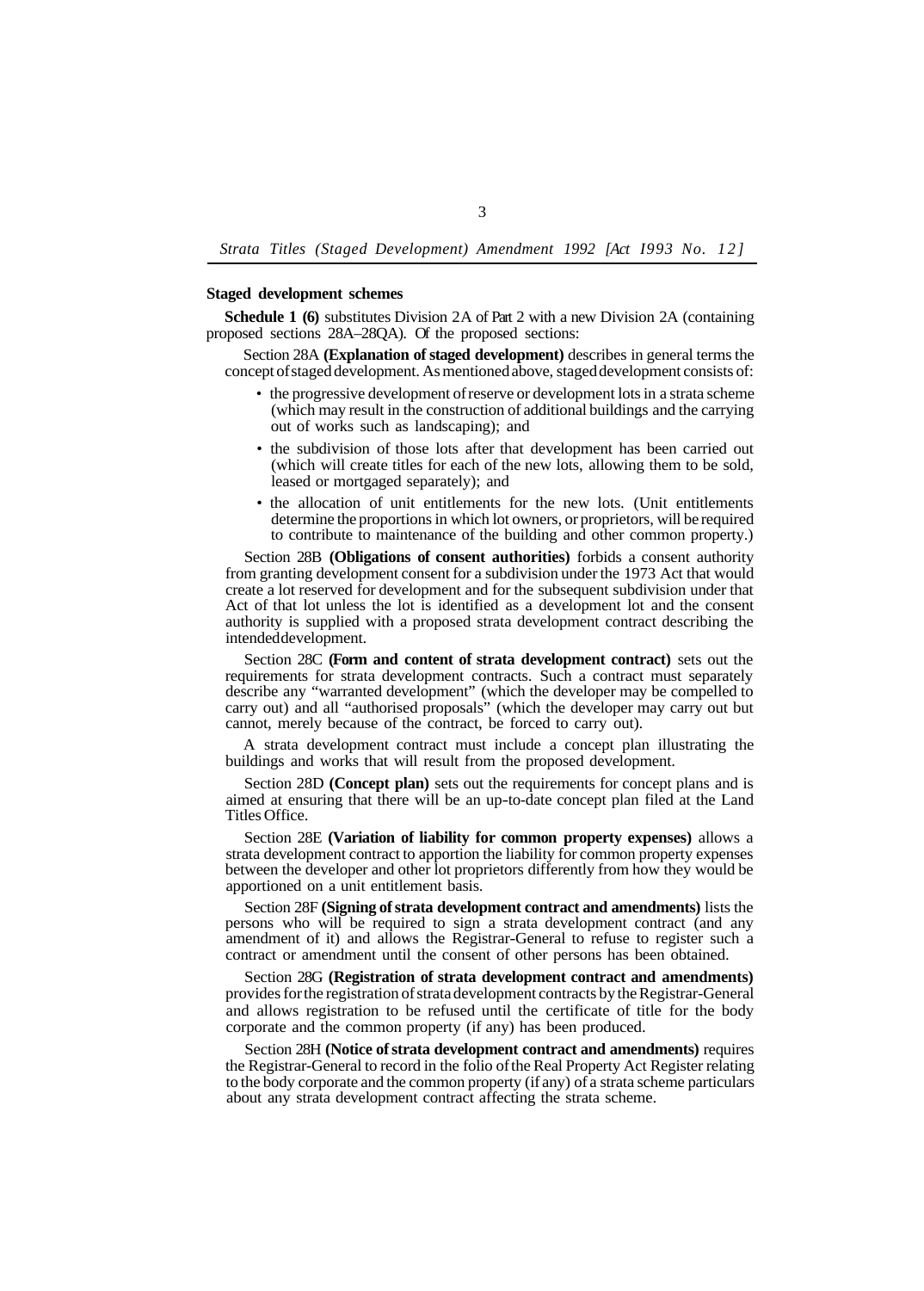Section 28I **(Effect of strata development contract)** declares that such a contract has effect as an agreement under seal containing covenants that are binding on the persons identified in the proposed section, which include the developer and the proprietors, lessees and mortgagees of the lots in the strata scheme concerned. The implied covenants (set out in proposed Schedule 1BA) will bind any lessee or mortgagee of a development lot (instead of the developer) while the lessee or mortgagee is in possession of the development lot.

Section 28J **(Amendment of strata development contract)** sets out requirements for the amendment of a strata development contract similar to those for amendment of a development contract under the Community Land Management Act 1989.

Section 28K **(Approval of amendments by Land and Environment Court)**  allows an amendment of a strata development contract to be made with the approval of the Land and Environment Court, instead of being supported by a resolution of the body corporate of the strata scheme concerned.

Section 28L **(Use of common property and development lot by developer)**  authorises the developer to make such use of common property and the development lot as may be necessary to carry out all of the warranted development and authorised proposals contained in a strata development contract. That right must be exercised so as not to cause unreasonable inconvenience to the occupier of any lot in the strata scheme concerned.

Section 28M **(Adding land to a parcel subject. to a strata development contract)** provides for the addition of land to a parcel containing a development lot by registration of a strata plan of subdivision. Land may be added so as to become common property, a further development lot or an addition to a current development lot, or any combination of them.

Section 28N **(Right to complete permitted development)** confers on a developer a sufficient vote to make a body corporate decision about a "development concern" even though the decision might otherwise need to be supported by a special or unanimous resolution.

Section 28O **(What are "development concerns"?)** lists various matters that are, or are not, development concerns. In general terms, carrying out any warranted development or authorised proposal contained in a strata development contract is such a concern, but the subdivision of common property already created and any amendment of the contract itself are not.

Section 28P **(Meetings of body corporate relating to development concerns)**  requires motions relating to development Concerns to be dealt with at body corporate meetings separately from other kinds of motions.

Section 28Q **(Conclusion of development scheme)** sets out the various circumstances in which a development scheme established by a strata development contract is concluded. Each strata development contract that does not predict a time for conclusion of the development scheme will be taken to predict the tenth anniversary of its registration as the the for its conclusion.

Section 28QA **(Order for extension or conclusion of development scheme)**  allows the Land and Environment Court to alter the time at which a strata development scheme would otherwise be concluded.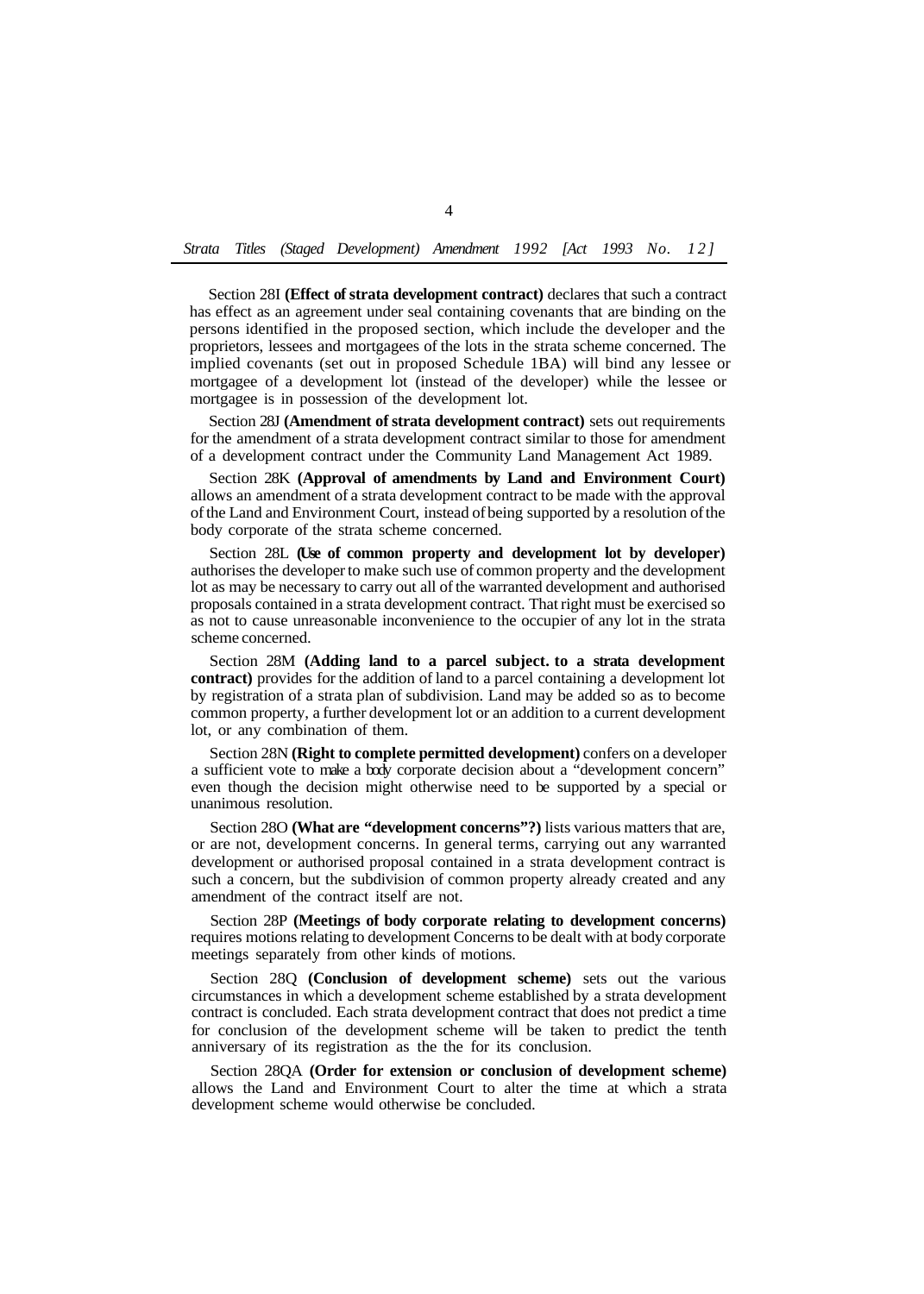#### **Further consequential amendments**

**Schedule 1 (7)–(9), (11)** and (13)–(17) amend sections 32, 37, 40, 42, 50, 51, 53, 66 and 68, respectively, to change references to development statements to references to strata development contracts.

**Schedule 1 (10)** amends section 41 **(Registration of plans and notices)** to omit requirements relating to the registration of development statements and amendments to them. (Those kinds of requirements for strata development contracts are contained in the proposed Division 2A.)

**Schedule 1 (12)** and **(19)** omit unnecessary cross-references from sections 43 and 105.

**Schedule 1 (18)** updates a cross-reference in section 80 **(Duties of proprietors and occupiers of lots).** 

**Schedule 1 (21)** extends the cross-reference in the heading to Schedule 1A (Requirements for strata plans) because surveyors' certificates referred to in proposed new section 8A will certify compliance with the requirements set out in that schedule.

### **Orders for the reallocation of unit entitlements**

**Schedule 1 (20)** substitutes section 119:

- to expand a Strata Titles Board's current power to order an adjustment of unit entitlements so as to include cases in which there has been a change in the uses to which the parcel may be put; and
- to allow applications for such orders to be made by rating and taxing authorities (such as local councils) whose rates or taxes are related to the value of land.

#### **Covenants implied in strata development contracts**

strata development contracts. Among the more important covenants are those: **Schedule 1 (22)** inserts proposed Schedule 1BA which sets out covenants implied in

- that require the standard of materials, the heights of buildings and the density of development in all development carried out under such a contract not to be inferior or substantially different from those of completed buildings forming part of the parcel; and
- that require shelter and subjacent and lateral support, consistent with proper engineering and building practices, and insurance to be provided where vertical staged development is carried out.

#### **Transitional provisions**

**Schedule 1 (23)** inserts proposed Part 3 into Schedule 4 **(Transitional and savings provisions).** 

Any development scheme provided by a development statement certified by a consent authority or lodged for registration before the commencement of Part 1 of Schedule 1 to the amending Act will be subject to the provisions of the 1973 Act as in force immediately before that commencement.

## 5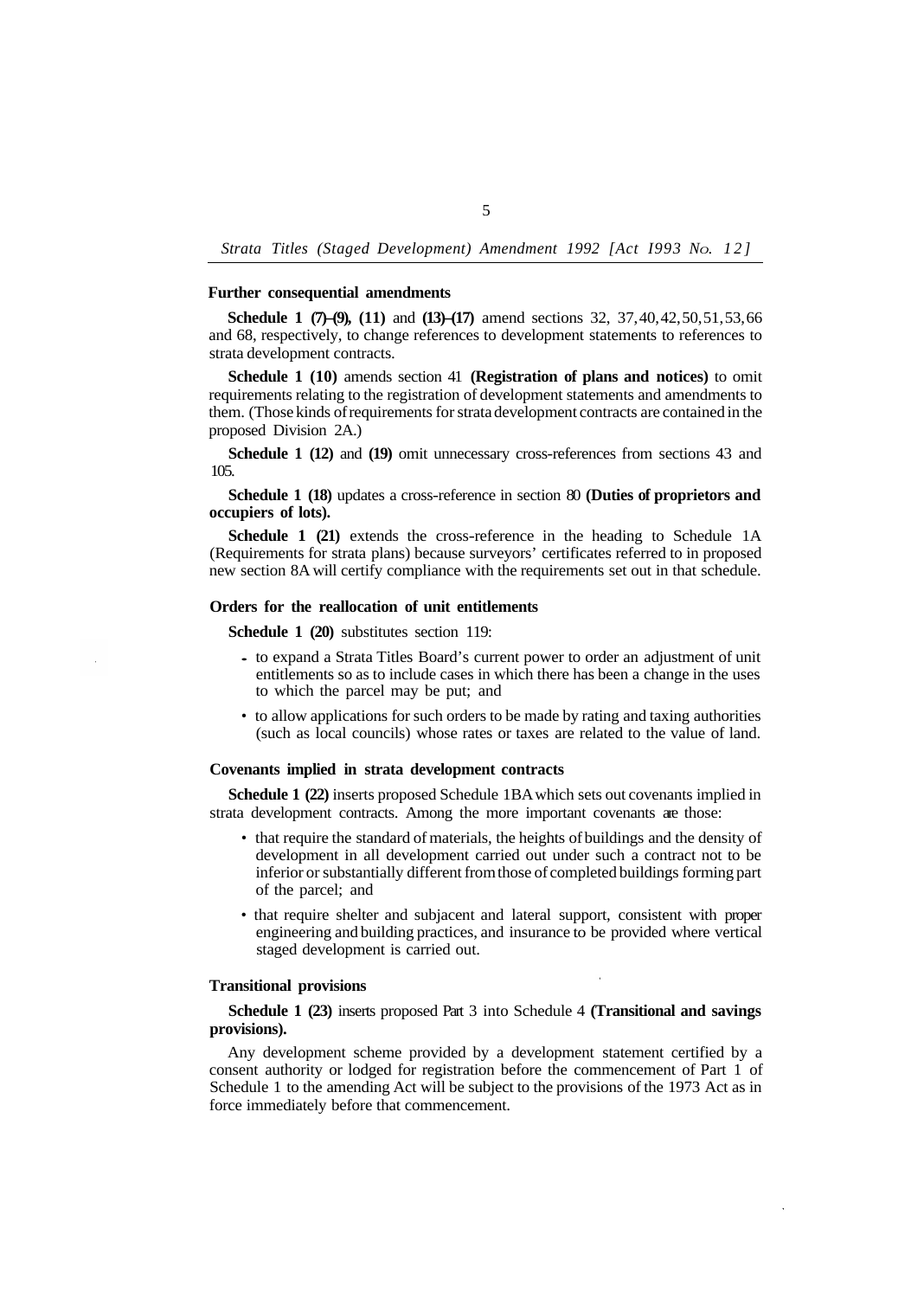*Strata Titles (Staged Development) Amendment 1992 [Act 1993 No. 12]* 

Any proceedings pending in the Land and Environment Court under the 1973 Act, the Strata Titles (Leasehold) Act 1986 or the Community Land Management Act 1989 when amendments made to the Land and Environment Court Act 1979 by Schedule 2 to the amending Act commence will continue to be dealt with as if those amendments had not been made. Power is conferred to make further savings and transitional provisions by regulations.

## **PART 2—OTHER AMENDMENTS**

#### **Extension of provisions to additional encroachments**

**Schedule 1 (24)** amends section 6 **(Construction of Act)** which extends certain provisions relating to lots and common property to encroachments shown on proposed strata plans so that those provisions will also apply to encroachments shown on proposed strata plans of subdivision.

#### **Contiguous land**

**Schedule 1 (25)** amends section 7 **(Subdivision)** to allow land that is divided by, or separated by, a natural feature (such as a watercourse), railway, public road, public reserve or drainage reserve to be the subject of a strata scheme.

#### **Requirements for development consent to strata subdivisions**

**Schedule 1 (26)** amends section 36 **(Other Acts not to apply to subdivisions under Division 1)** to make it clear that the section does not prevent development consent to a subdivision under the 1973 Act from being required under the Environmental Planning and Assessment Act 1979.

#### **Termination of strata schemes**

**Schedule 1 (27)** inserts proposed section 51A **(Termination of strata scheme by Registrar-General)** to empower the Registrar–General to terminate strata schemes in limited circumstances. A scheme that includes a development lot cannot be so terminated and an application for termination must be signed by all proprietors of lots and each registered mortgagee, chargee, covenant chargee and lessee of a lot, except where the Registrar-General agrees otherwise.

## **SCHEDULE 2—AMENDMENT OF OTHER ACTS**

#### **Environmental Planning and Assessment Act 1979**

development statement with a reference to a strata development contract. Section 99 **(Lapsing of consent)** is amended to substitute a reference to a

#### **Land and Environment Court Act 1979**

Section 17 **(Class 1—environmental planning and protection appeals)** is amended to remove from that class of appeals applications for dispensing with certain consents or